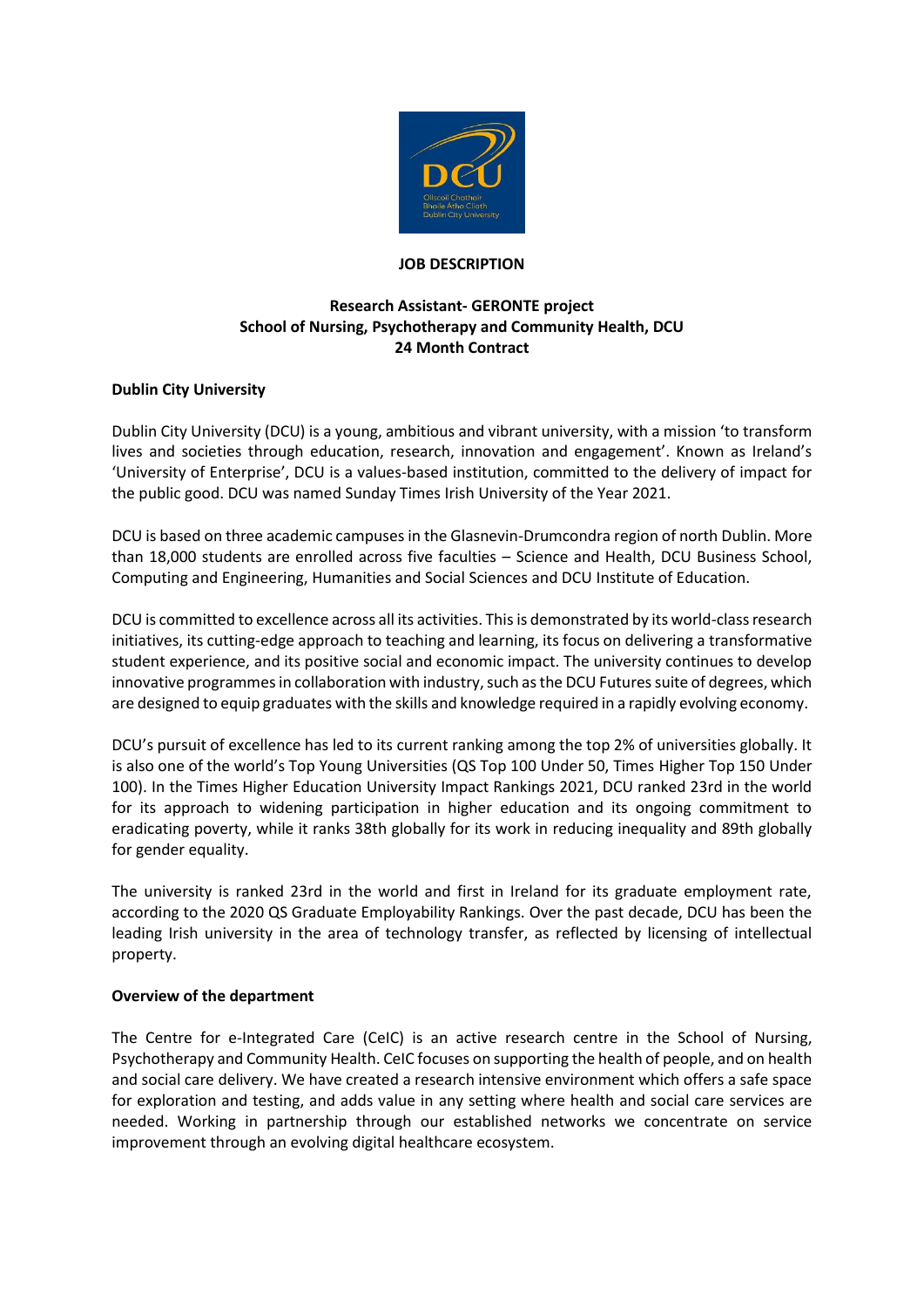Contributing to the development of new modes of technical and societal innovation, we underpin our research with health informatics standards. This will assist in progressing access to and use of shared data and information.

In the midst of global and national transition, CeIC researchers are working towards sustainability seeking to combine societal pull and technology push. We are partnering with organisations and considering how we can improve service delivery, create sustainable integrated, interconnected and digitalised software and tools to bring about quality safety and effectiveness. Embracing pHealth (technologies for personal health) our intent is to contribute to solutions which are personalised participative and preventive, which support patients, clients, carers and care delivery staff, including nurses, doctors, care workers and others, and which can provide health services to people anywhere and anytime.

## **Role Profile**

GERONTE is a 5-year research and innovation project (April 2021 to March 2026) funded by the European Union within the framework of the Horizon 2020 Research and Innovation programme. The overall aim of GERONTE is to improve quality of life – defined as well-being on three levels: global health status, physical functioning and social functioning- for older multimorbid patients, while reducing overall costs of care. To this end, GERONTE will co-design, test, in a large scale clinical trial in sixteen hospitals in Belgium, the Netherlands and France, and prepare for deployment an innovative cost-effective patient-centred holistic health management system, hereafter referred to as the GERONTE intervention [\(https://geronteproject.eu/\)](https://geronteproject.eu/).

Dublin City University is leading GERONTE Implementation Evaluation. Complex contextual factors challenge the adoption, scale-up, spread, and sustainability of evidenced-based intervention into health systems leading to the abandonment of many beneficial interventions. Implementation Science (IS) is the scientific study of methods and strategies that facilitate the uptake of an intervention in a way that holds the 'mechanism of action' and the effectiveness of the intervention. DCU is using established IS theories and frameworks to document, analyse, and develop an implementation guide for the future deployment of the GERONTE Intervention across Europe.

Working within a Participatory Rapid Appraisal frame, DCU is using a Realist Evaluation approach that involves detailed documentation and ongoing analysis of the complex contextual factors that impact implementation. Realist Evaluation looks at the desired outcomes and the 'mechanisms of action' of an intervention.

The key role of this post is to carry out, and rapidly report on, on-line interviews and on-site fieldwork in sixteen hospital sites in France, Belgium and the Netherlands, in conjunction with our partners. Reporting to Professor Anthony Staines / Dr. Paul Davis, the successful candidate will organise and carry out field work in sixteen hospital sites in three countries. Country partners will assist with identifying the necessary people for interview, and making initial contacts. We expect each fieldwork session to take 2 days, and each site will be visited two or three times over the course of the project. Field work will include interviews with staff, patients and their families, document review, and limited observation of clinical work, for example a multi-disciplinary team meeting. The candidate will report and present on the findings. The successful candidate will be a key part of the project team, with many opportunities for publications and further career development.

### **Duties and Responsibilities**

The duties and responsibilities of the position include, but are not restricted to, the following: